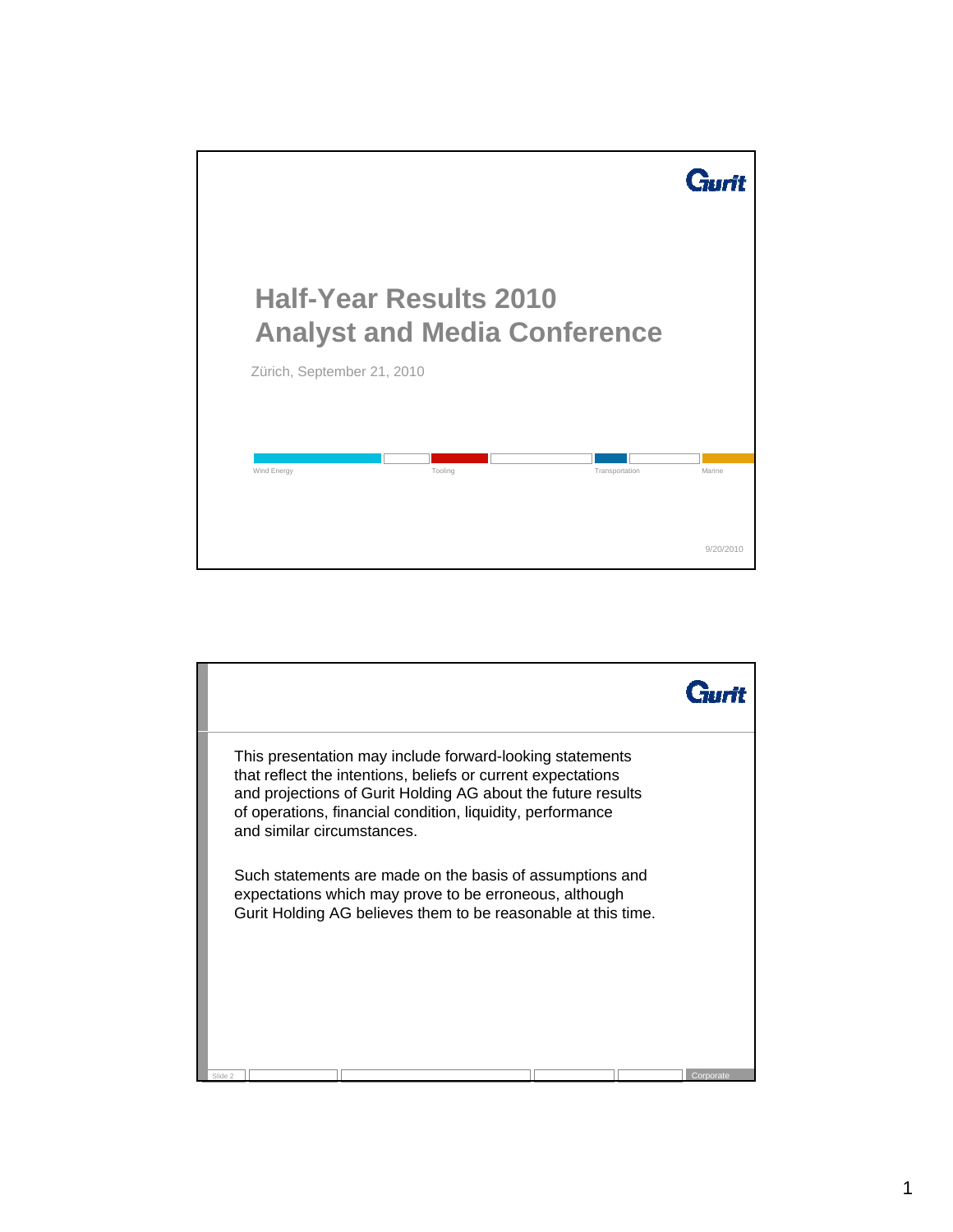

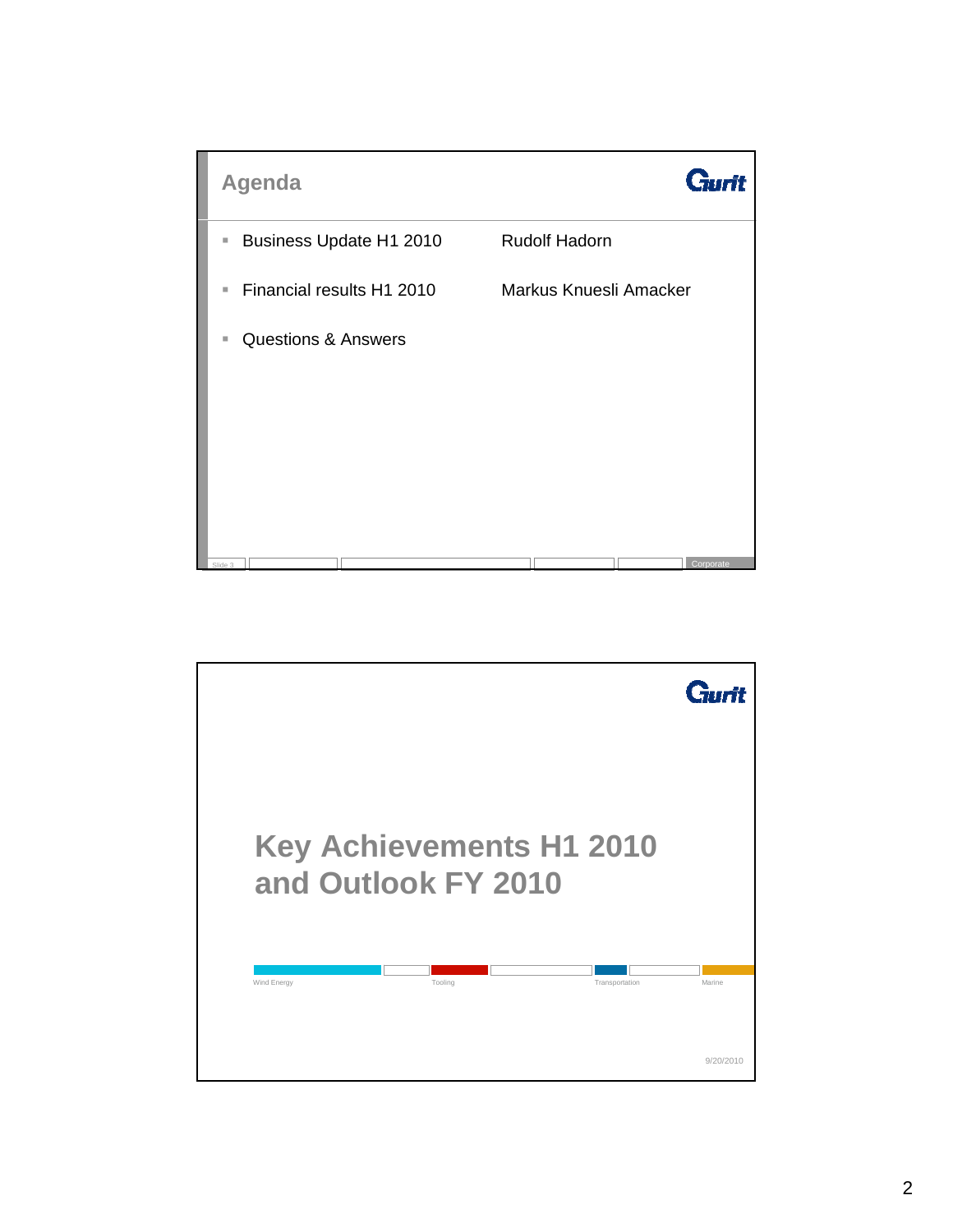

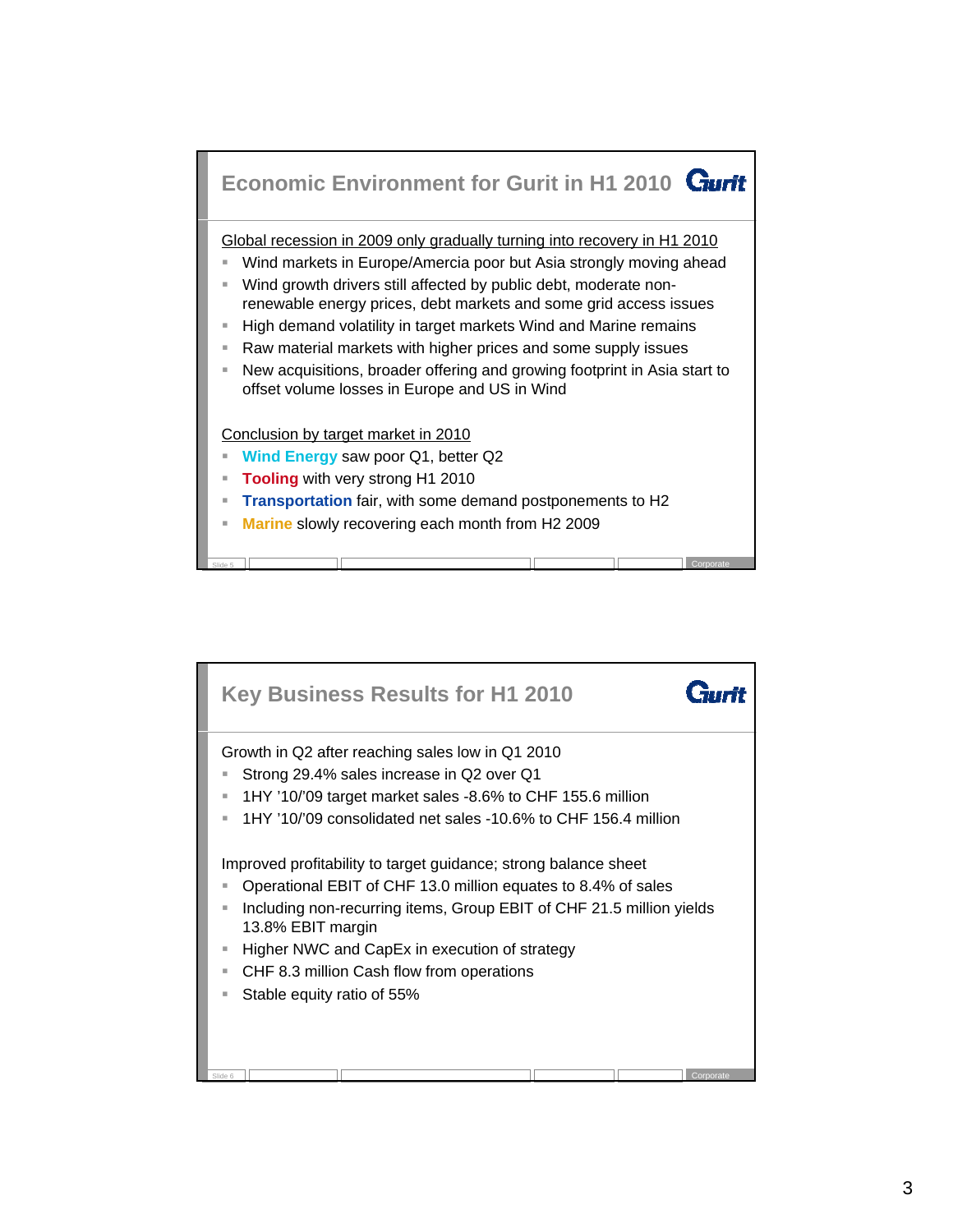

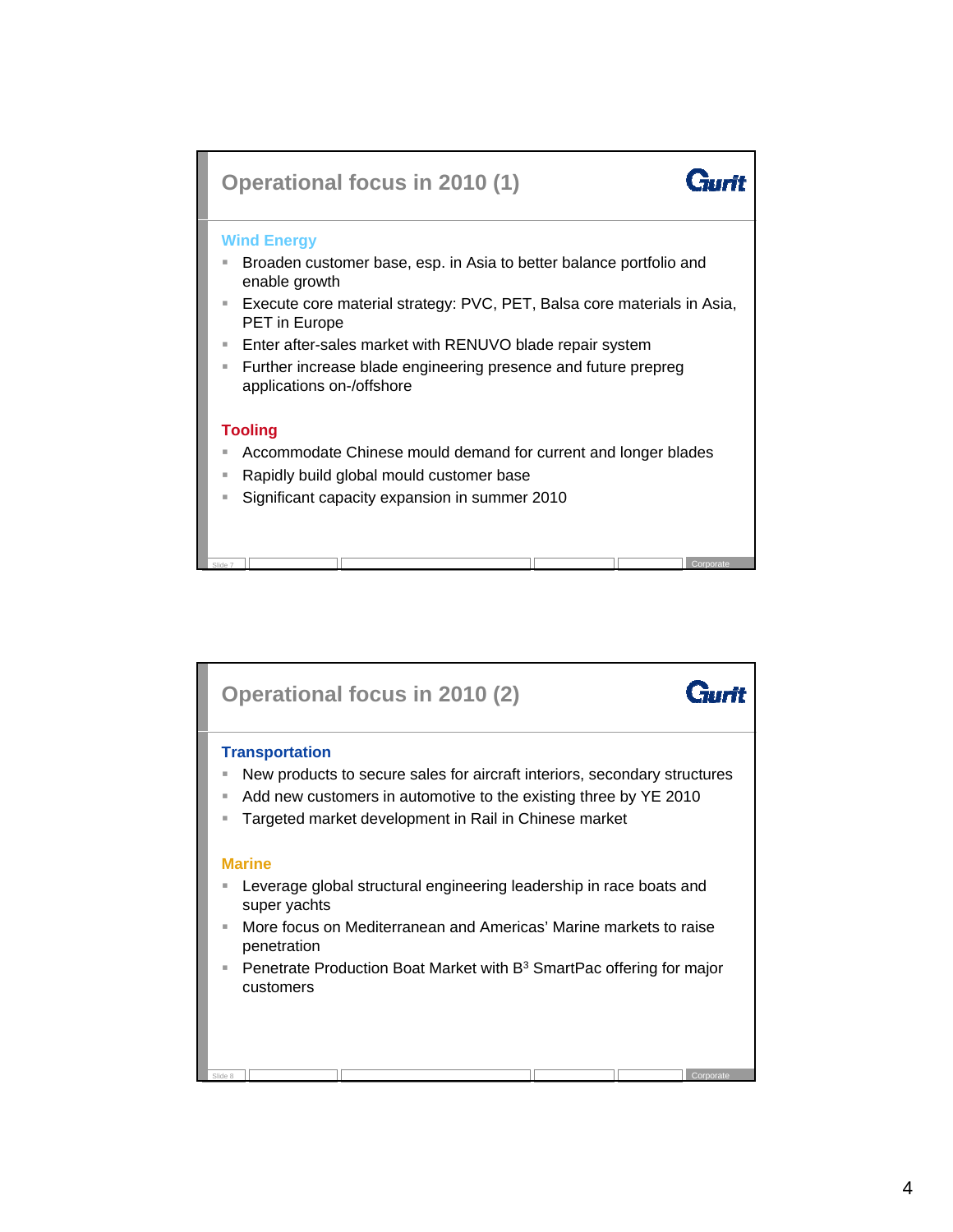

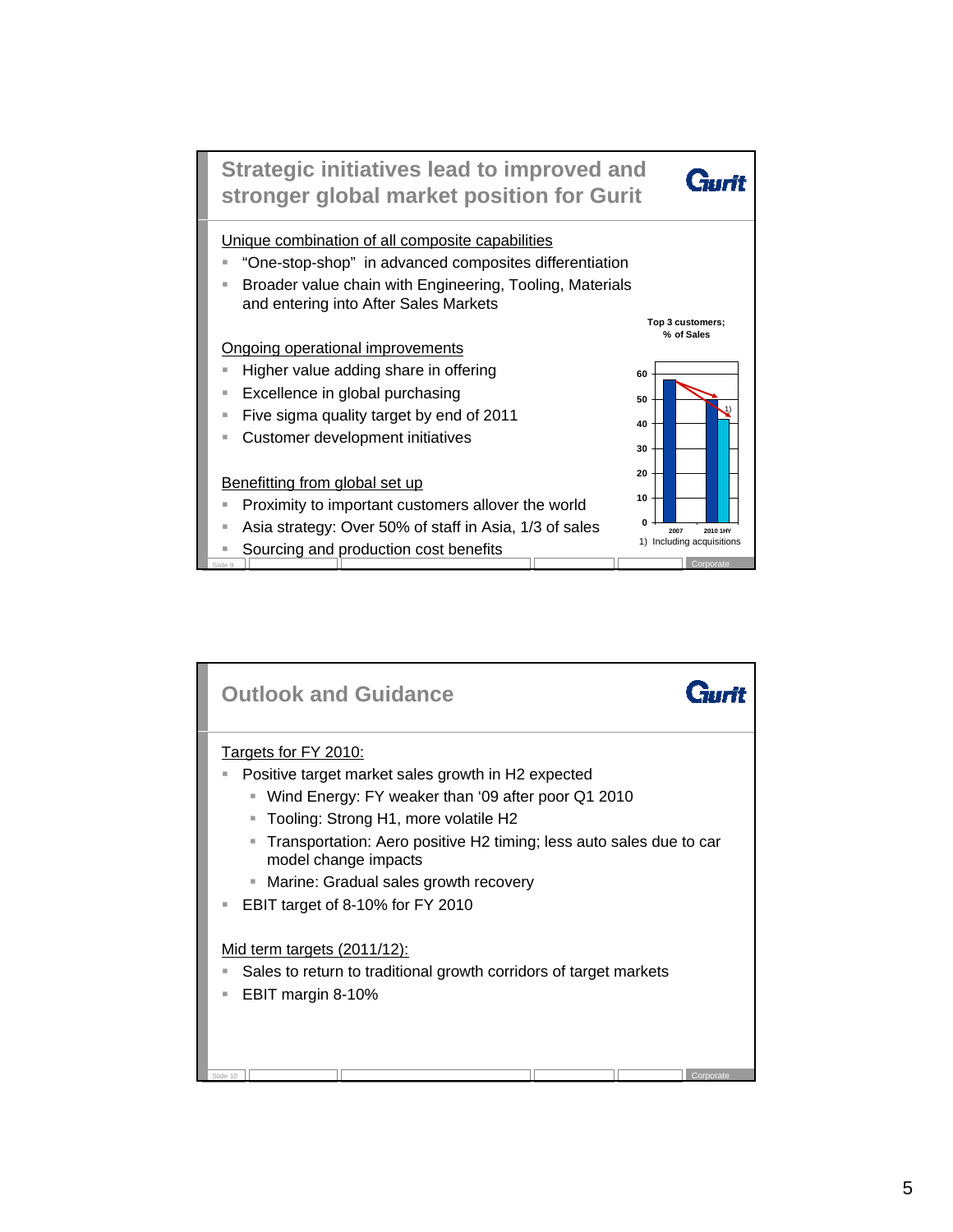

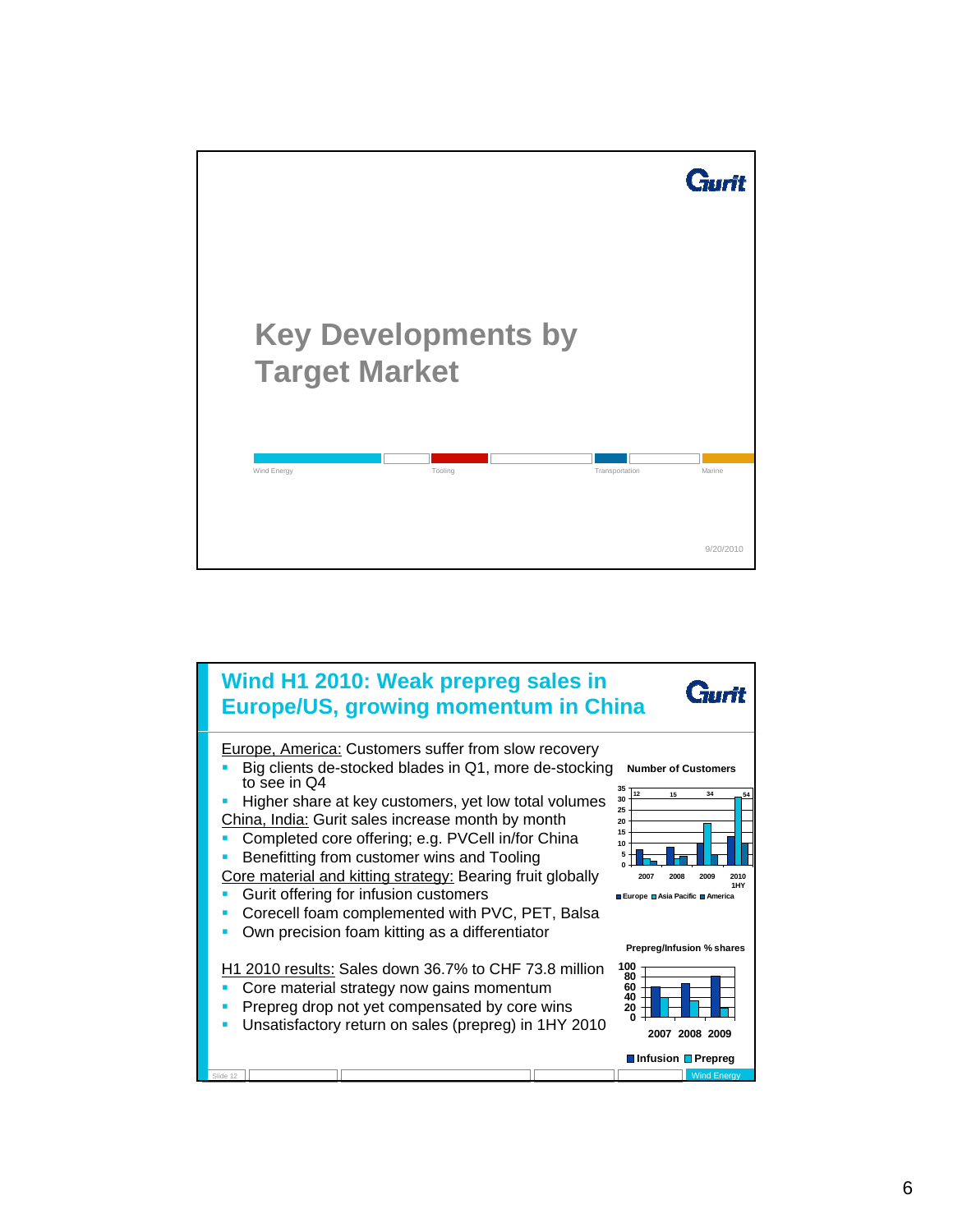

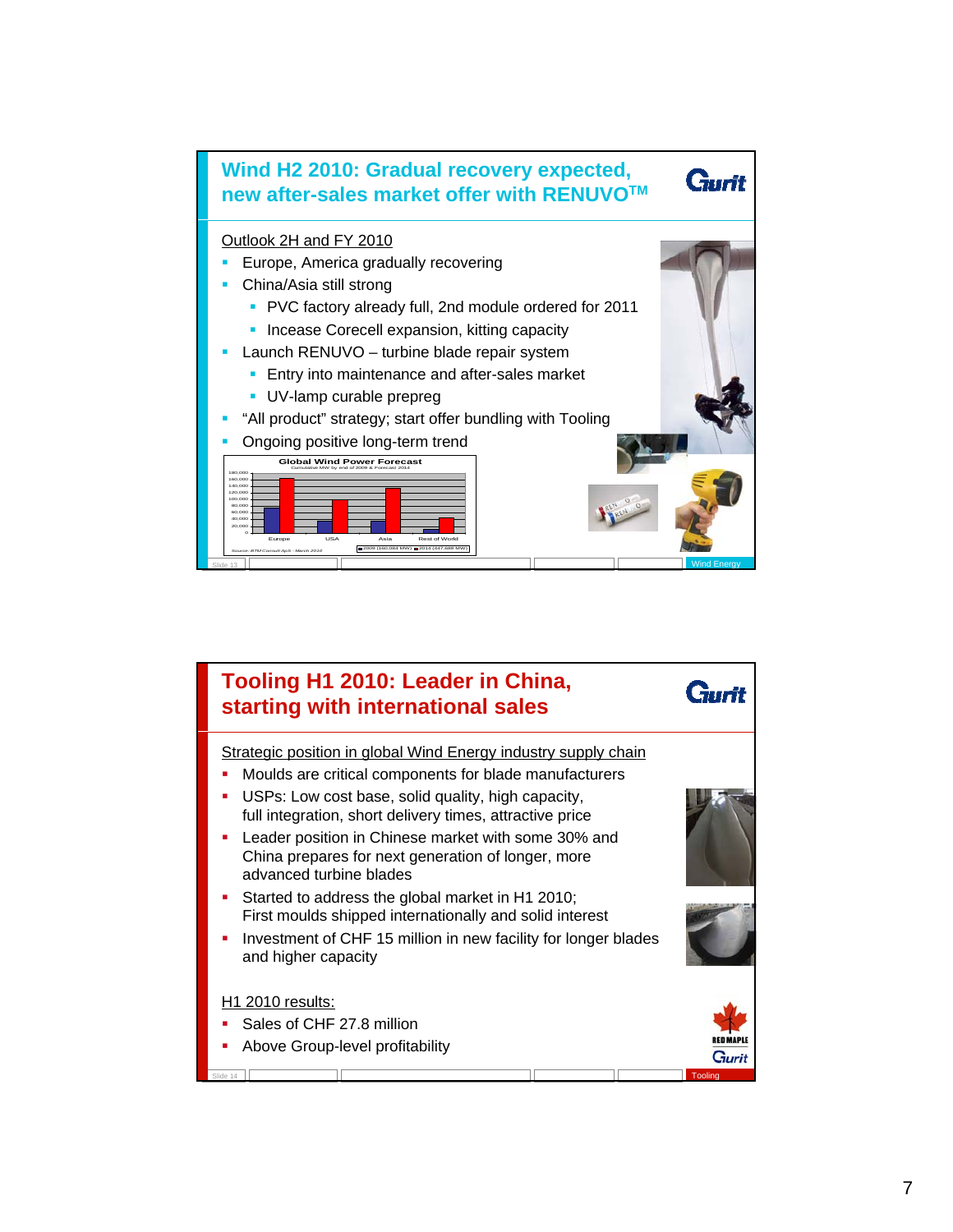## **Tooling H2 2010: Facility for next-generation blades; softer Q3 in China awaiting legislation details**

## Inauguration of new facility

- Premises of 85,000m2
- 2 halls of 6,000m2 with 3 production bays each
- Doubling shop floor capacity to over 24,000m2 **-** Designed for manufacture of next-generation, global rotor blades for wind turbines of up to 7MW
- Additional CNC master plug machine, 65mx7.2mx5.8m
- **Further expansion reserves**

## Outlook H2 and FY 2010

- Equipment business with oscillating sales pattern
- **Pending legislation details in China lead to softer Q3 sales**
- Growing international/export business, 1st moulds delivered to Europe
- Development of tooling materials for prepreg technology moulds

Slide 15 **Tooling The College of the College of the College of the College of the College of the College of the College of the College of the College of the College of the College of the College of the College of the Col** 



**RFB MAPLE** Gurit

**Gurit** 

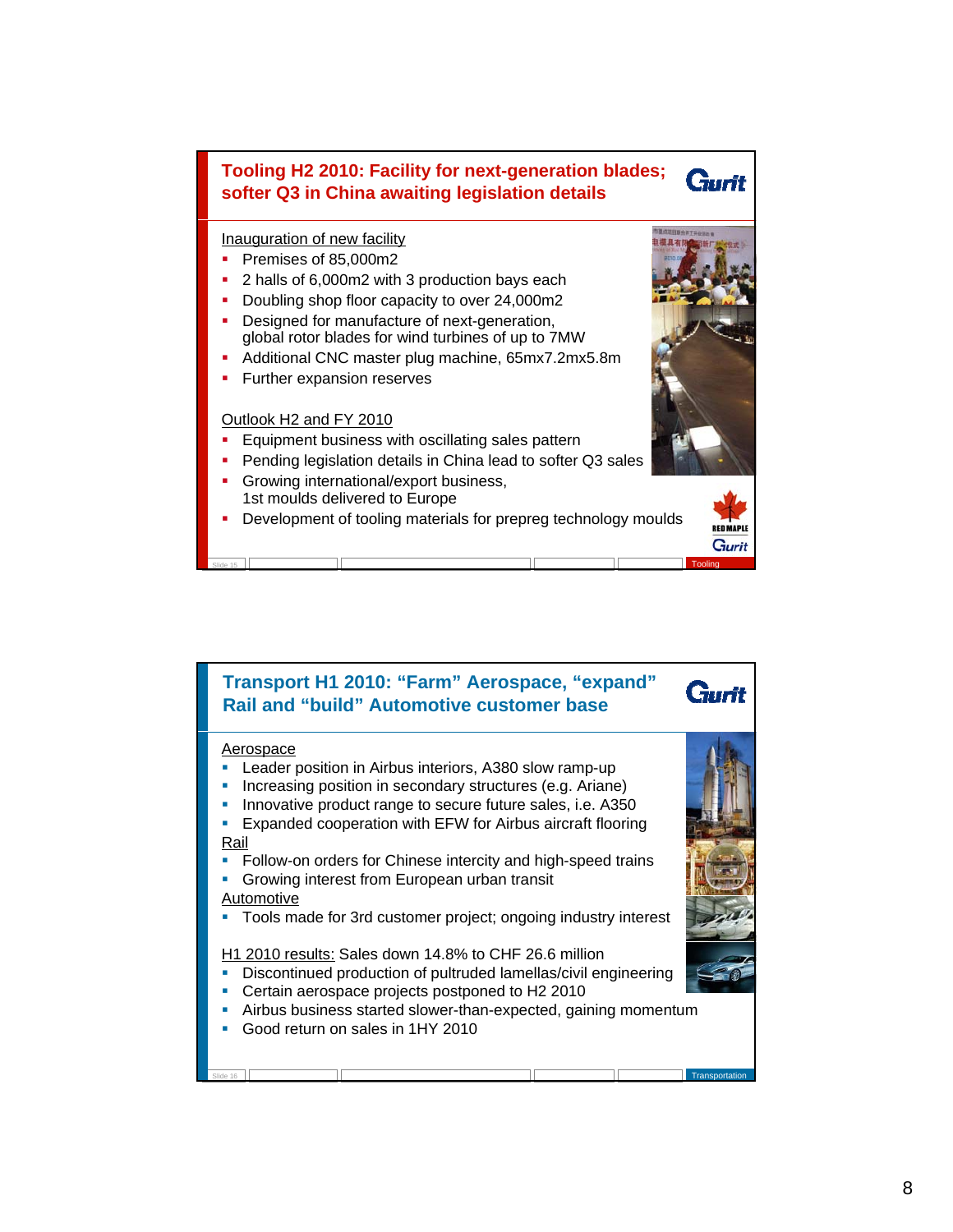

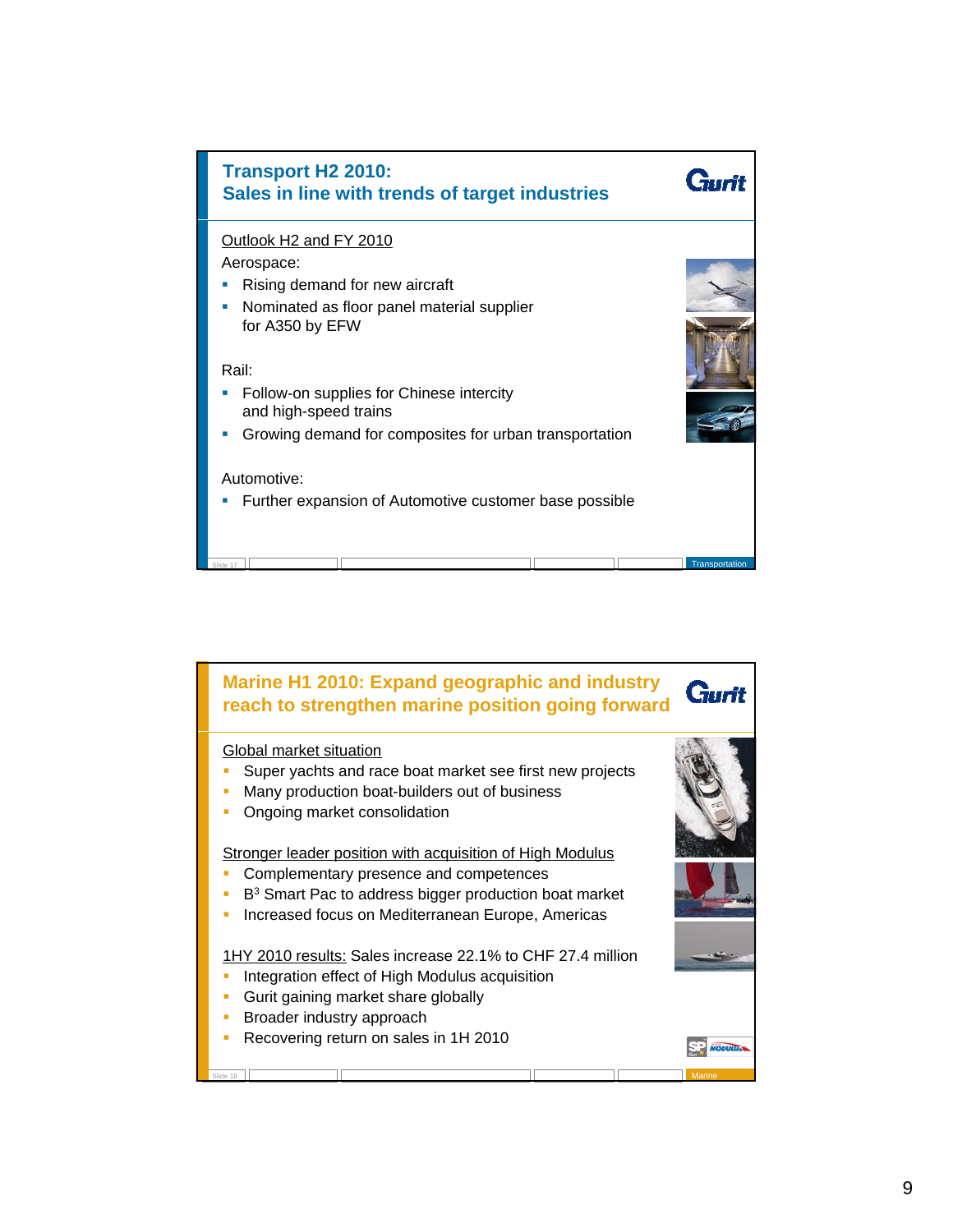

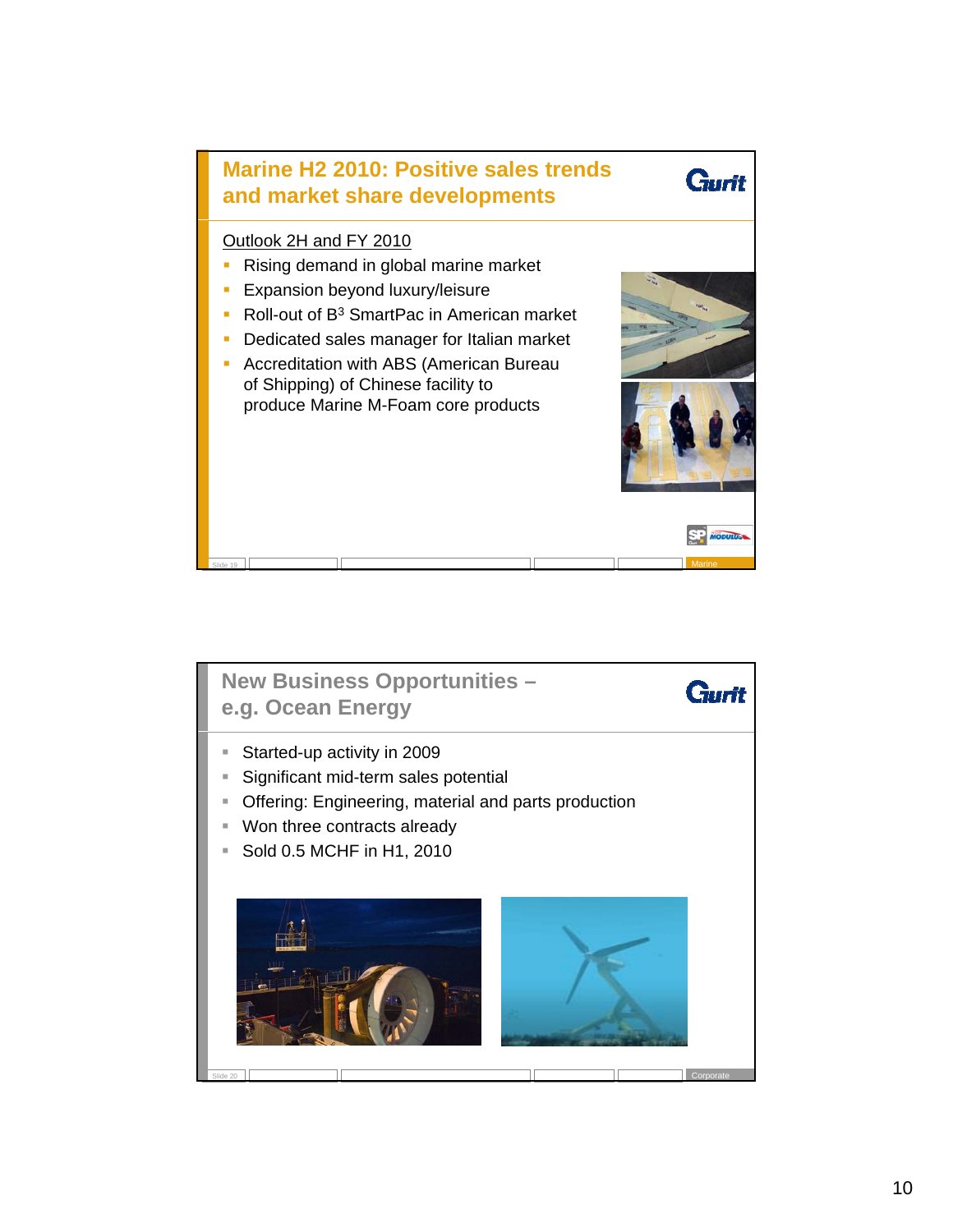

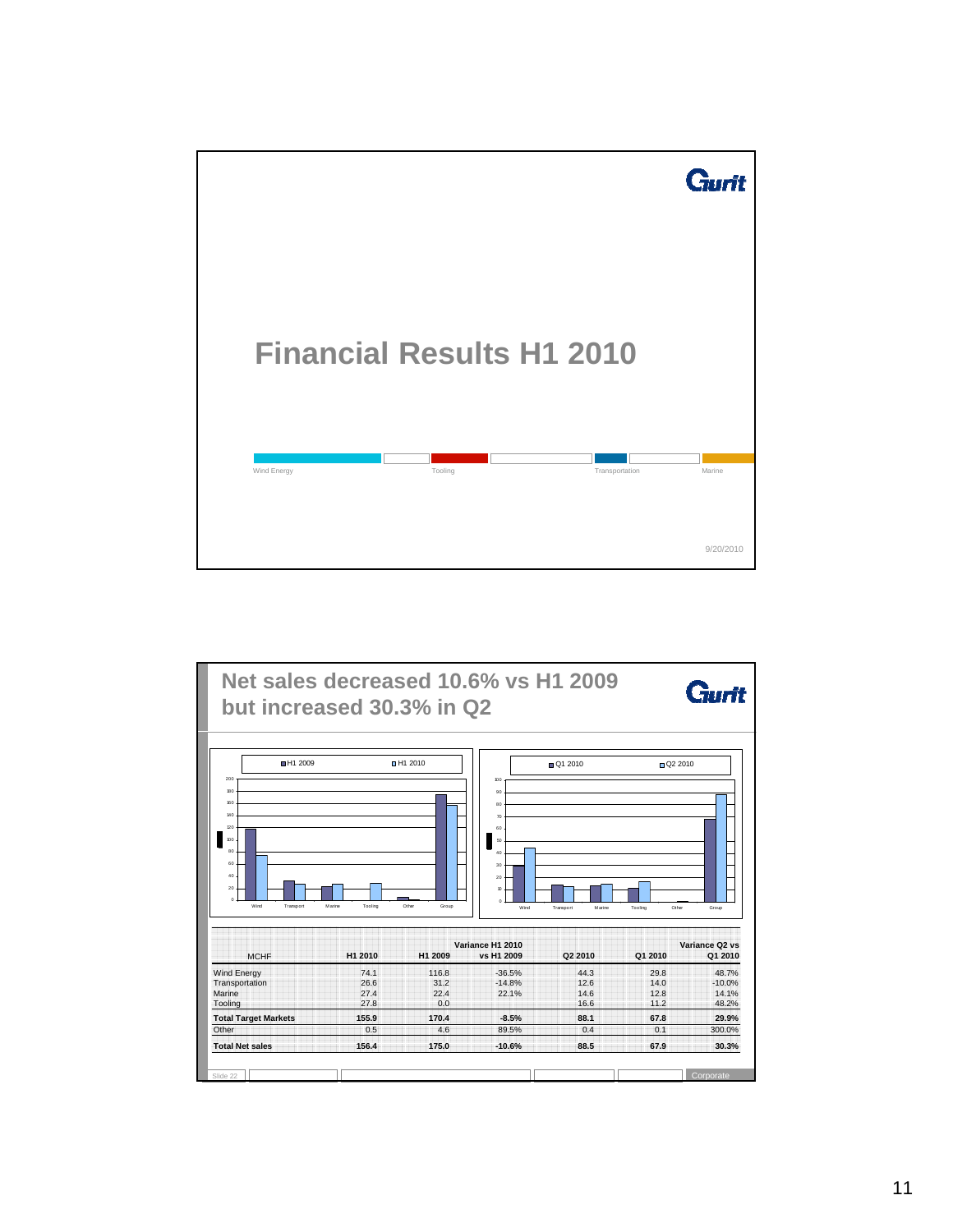

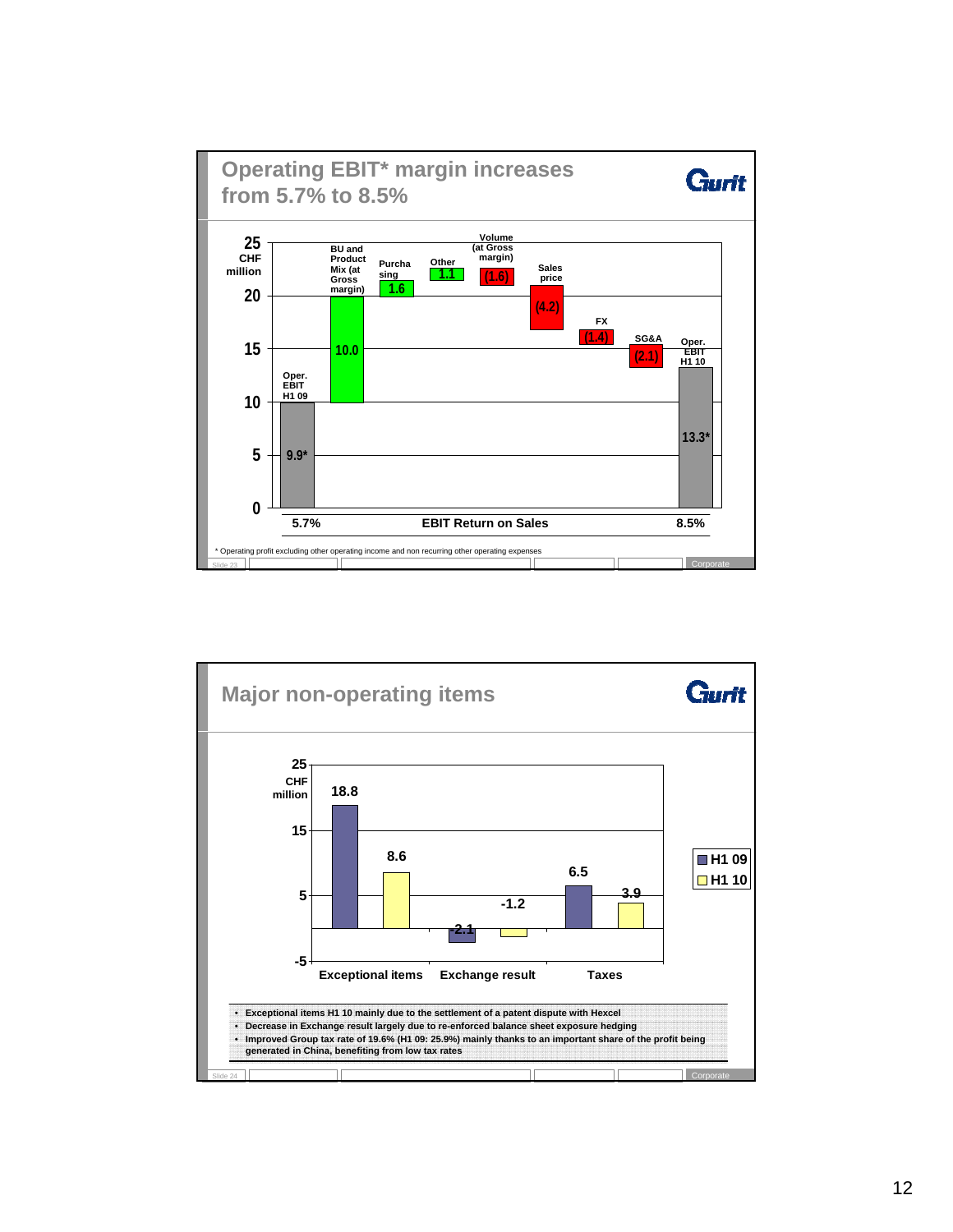

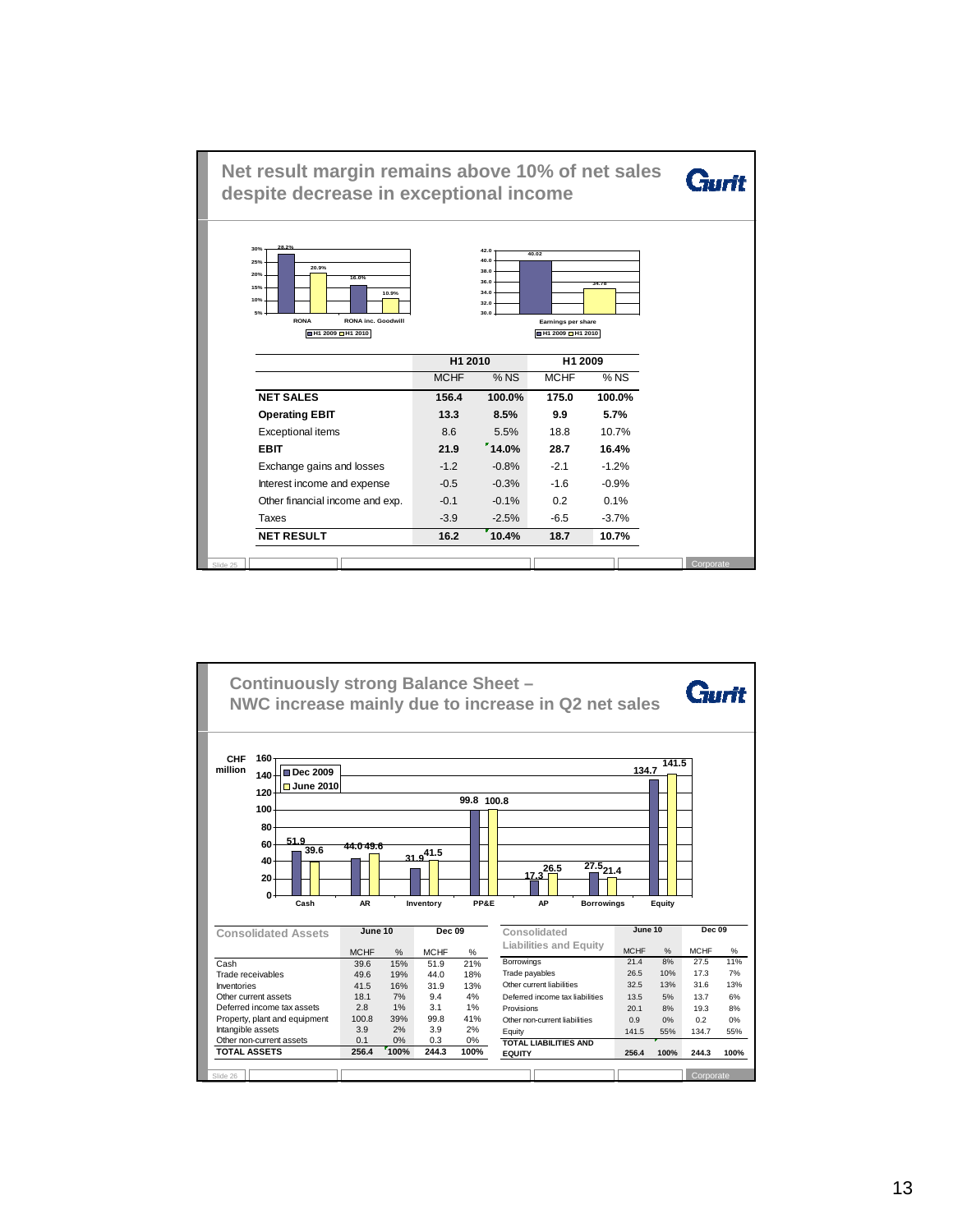